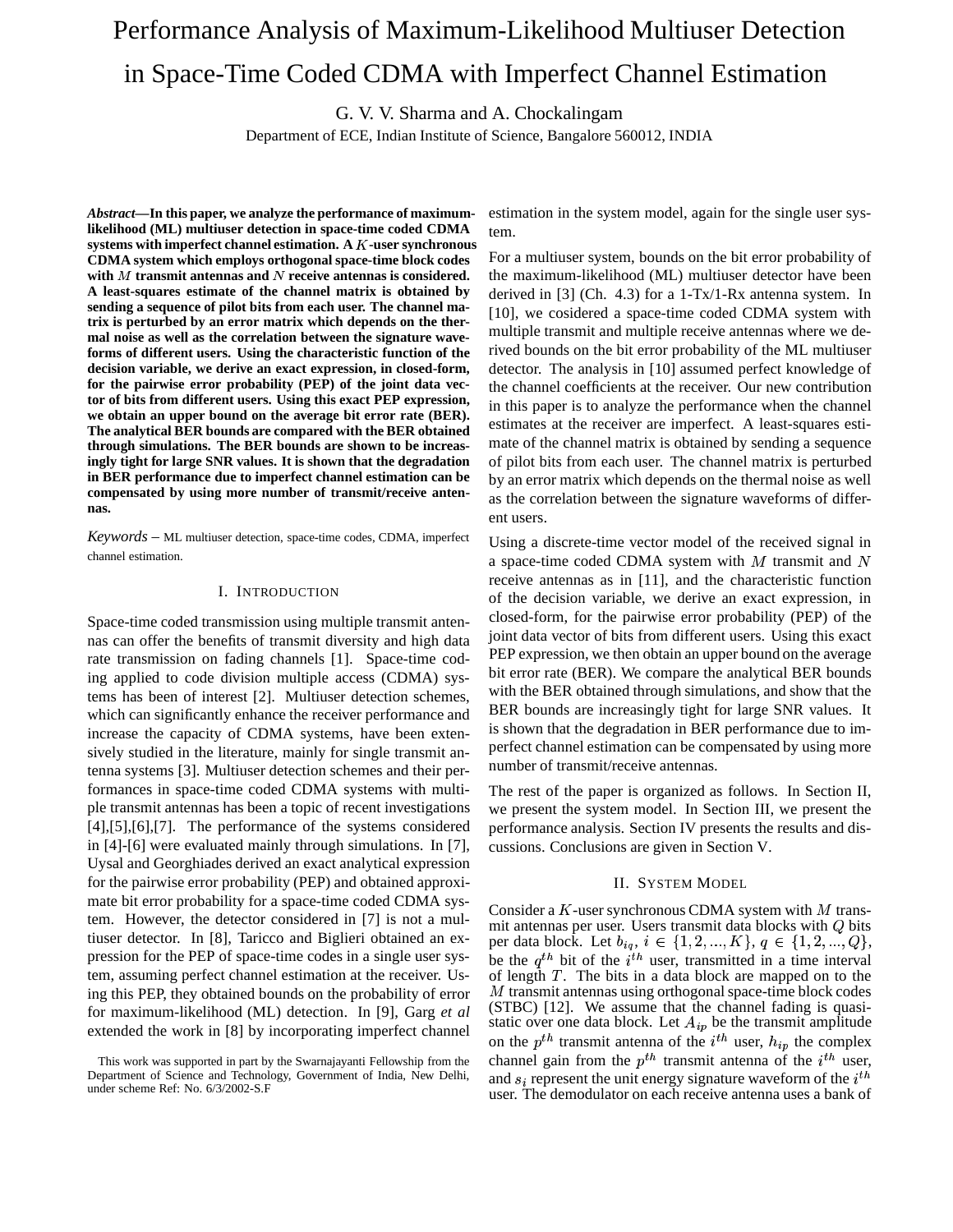K matched filters, each matched to a different user's signature waveform. Assuming that the signature waveforms of different users are synchronous, the received signal at the output of the  $j<sup>th</sup>$  matched filter for the  $q<sup>th</sup>$  data bit is denoted as  $y<sub>ig</sub>$ , where  $j = 1, 2, ..., K$ , and  $q \in \{1, 2, ..., Q\}$ . We define matrix  ${\bf R}$  as

$$
\mathbf{R} = \begin{bmatrix} 1 & \rho_{12} & \dots & \rho_{1K} \\ \rho_{12} & 1 & \dots & \rho_{2K} \\ \vdots & \vdots & \vdots & \vdots \\ \rho_{1K} & \rho_{2K} & \dots & 1 \end{bmatrix},
$$
(1)

where  $\rho_{ik} = \langle s_i, s_j \rangle$  is the inner product of the signature sequences of the  $i<sup>th</sup>$  and  $j<sup>th</sup>$  users over the time interval T. **Defining** 

$$
\mathbf{H}_q = diag[A_{1q}h_{1q}, \dots, A_{Kq}h_{Kq}], \mathbf{y}_q = [y_{1q}, \dots, y_{Kq}]^T,
$$
  
\n
$$
\mathbf{y} = [\mathbf{y}_1^T, \mathbf{y}_2^T, \dots, \mathbf{y}_Q^T]^T, \mathbf{b}_q = [b_{1q}, \dots, b_{Kq}]^T \text{ and}
$$
  
\n
$$
\mathbf{b} = [\mathbf{b}_1^T, \dots, \mathbf{b}_Q^T]^T, \text{ the received signal vector } \mathbf{y} \text{ can be written in the form [11]}
$$

$$
y = \mathbf{C} \mathbf{H} \mathbf{b} + \boldsymbol{\eta}, \tag{2}
$$

where the *correlation matrix*, C, is given by

$$
\mathbf{C} = \left[ \begin{array}{cccccc} \mathbf{R} & \mathbf{0} & \mathbf{0} & \mathbf{0} & \dots \\ \mathbf{0} & \mathbf{R} & \mathbf{0} & \mathbf{0} & \dots \\ \mathbf{0} & \mathbf{0} & \mathbf{R} & \mathbf{0} & \dots \\ \vdots & \vdots & \vdots & \vdots & \vdots \\ \mathbf{0} & \dots & \mathbf{0} & \mathbf{0} & \mathbf{R} \end{array} \right], \tag{3}
$$

and  $E[\eta \eta^{\dagger}] = 2\sigma^2 \mathbf{C}$ , where  $\eta^{\dagger}$  denotes the Hermitian of the complex vector  $\eta$ . The *channel matrix* **H** for  $M = Q = 8$  is given by

$$
H = \left[\begin{array}{ccccc} H_1 & H_2 & H_3 & H_4 & H_5 & H_6 & H_7 & H_8 \\ -H_3 & -H_4 & H_1 & -H_3 & H_6 & -H_5 & -H_8 & H_7 \\ -H_3 & -H_4 & H_1 & H_2 & H_7 & H_8 & -H_5 & -H_6 \\ -H_4 & H_3 & -H_2 & H_1 & H_8 & -H_7 & H_6 & -H_5 \\ -H_5 & -H_6 & -H_7 & -H_8 & H_1 & H_2 & H_3 & H_4 \\ -H_5 & H_5 & -H_8 & H_7 & -H_2 & H_1 & -H_4 & H_3 \\ -H_7 & H_8 & H_5 & -H_6 & -H_3 & H_4 & H_1 & -H_2 \\ -H_7 & H_8 & H_5 & -H_6 & -H_3 & H_4 & H_1 & -H_2 \\ -H_8 & H_5 & -H_6 & -H_4 & H_1 & H_2 & H_1 \end{array}\right] \tag{4}
$$

The vector model in  $(2)$  can be valid for other values of  $M$ , provided the matrices, **H** (of order  $QK \times QK$ ) are defined appropriately. For values of M and Q other than 8 ( $M, Q < 8$ ), **H** is given by the upper leftmost submatrix of order  $QK \times QK$ in (4). For the case of  $M \notin \{1, 2, 4, 8\}, M < Q$ . Therefore, only the elements  $H_q$ ,  $q = 1, 2, ..., M$ , are non-zero, i.e.,  $q = 0$  for  $M < q \leq Q$ . The entries of the channel matrix **H**<br> expression for a are assumed to be i.i.d, zero-mean complex circular Gaussian random variables (Rayleigh fading). Assuming the correlation matrix  $C$  to be positive definite, we do the Cholesky decomposition of  $C$   $C = F^T F$ . position of **C**<br>
Then  $\hat{\mathbf{y}} = (\mathbf{F}^T)^{-1} \mathbf{y} = \mathbf{F} \mathbf{H} \mathbf{b} + \mathbf{n},$  (5)

$$
\widehat{\mathbf{y}} = (\mathbf{F}^T)^{-1} \mathbf{y} = \mathbf{F} \mathbf{H} \mathbf{b} + \mathbf{n}, \tag{6}
$$

where  $E[\mathbf{n}] = \mathbf{0}_{QK \times 1}$ ,  $E[\mathbf{n}\mathbf{n}^{\dagger}] = 2\sigma^2 \mathbf{I}_{QK}$ , where  $(.)^{\dagger}$  represents the Hermitian operation and  $I$  is the identity matrix.

## *A. Channel Estimation*

Each user is assumed to transmit a sequence of  $Q$  pilot bits  $L_p$  for the purpose of channel estimation at the receiver. From (6), the received vector due to the  $k^{th}$  set of  $Q$  pilot bits per user is obtained as

$$
\widehat{\mathbf{y}}_k = \mathbf{F} \mathbf{H} \mathbf{b}_k + \mathbf{n}_k, 1 \le k \le L_p,\tag{7}
$$

Let the matrix  $\mathbf{B}_p$  of dimension  $QK \times L_p$  denote the sequence of composite pilot vectors  $\mathbf{b}_1, \mathbf{b}_2, \cdots, \mathbf{b}_{L_p}$ .  $\mathbf{B}_p$  is given by

$$
\mathbf{B}_p = \begin{bmatrix} \mathbf{b}_1 & \mathbf{b}_2 & \cdots & \mathbf{b}_{L_p} \end{bmatrix},\tag{8}
$$

where  $n_1, n_2, \dots, n_{L_n}$  are complex Gaussian random vectors such that

$$
E\left[\mathbf{n}_p\right] = \mathbf{0}_{QK \times 1}, E\left[\mathbf{n}_p \mathbf{n}_p^\dagger\right] = 2\sigma^2 I_{QK}.\tag{9}
$$

The received pilot matrix  $\hat{\mathbf{Y}}_p$  can then be written as

$$
\widehat{\mathbf{Y}}_p = \mathbf{F} \mathbf{H} \mathbf{B}_p + \mathbf{N}_p, \tag{10}
$$

where  $N_p = \begin{vmatrix} n_1 & n_2 & \cdots & n_{L_p} \end{vmatrix}$ .

The least-squares estimate of the channel matrix **H** can be obtained as  $\hat{\mathbf{v}} = T(\mathbf{v} - \mathbf{v})^{-1}$ 

$$
\hat{\mathbf{H}} = \mathbf{F}^{-1} \hat{\mathbf{Y}}_p \mathbf{B}_p^T \left( \mathbf{B}_p \mathbf{B}_p^T \right)^{-1} . \tag{11}
$$

For the above equation to hold, the matrix  $(\mathbf{B}_p \mathbf{B}_p^T)$  has to be invertible, i.e.,  $L_p \ge QK$ . From (10) and (11),

$$
\widehat{\mathbf{H}} = \mathbf{H} + \mathbf{F}^{-1} \mathbf{N}_p \mathbf{B}_p^T \left( \mathbf{B}_p \mathbf{B}_p^T \right)^{-1} . \tag{12}
$$

# *B. ML Criterion*

Using the vector representation of the multiuser received signal in (6), the maximum-likelihood (ML) multiuser detection criterion can be written as follows. From (11), we obtain the estimates of the channel gains at the receiver. The ML estimate of the transmitted bit vector, <sup>B</sup>, (comprising the bits from all users) is then given by

$$
\tilde{\mathbf{b}} = arg \left\{ \min_{\mathbf{x}} \sum_{j=1}^{N} \|\hat{\mathbf{y}}^{(j)} - \mathbf{F}\hat{\mathbf{H}}^{(j)}\mathbf{x}\|^2 \right\},\qquad(13)
$$

where the superscript  $(j)$  in y and  $\hat{H}$  denote the receive antenna index, and the  $\min_{\mathbf{x}}$  is over all possible bit vectors of length  $QK$ . Substituting (6) in (13) ÀÆ

$$
\tilde{\mathbf{b}} = arg \left\{ \min_{\mathbf{x}} \sum_{j=1}^{N} \|\mathbf{F} \mathbf{H}^{(j)}(\mathbf{b} - \mathbf{x}) + \mathbf{n}^{(j)} - \mathbf{N}_p^{(j)} \mathbf{B}_p^T \left( \mathbf{B}_p \mathbf{B}_p^T \right)^{-1} \mathbf{x} \|^2 \right\}.
$$
\n(14)

### III. PERFORMANCE ANALYSIS

In this section, we analyze the bit error performance of the ML multiuser detection scheme in (14). We first derive an expression for the pairwise error probability (PEP),  $P(\mathbf{b} \rightarrow \mathbf{b})$ b), and then obtain a bound on the bit error probability. The PEP is given by

$$
P(\mathbf{b} \to \tilde{\mathbf{b}}) = \Pr \Bigg\{ \sum_{j=1}^{N} \|\mathbf{F} \mathbf{H}^{(j)}(\mathbf{b} - \tilde{\mathbf{b}}) + \mathbf{n}^{(j)} - \mathbf{N}_p^{(j)} \mathbf{B}_p^T \left( \mathbf{B}_p \mathbf{B}_p^T \right)^{-1} \tilde{\mathbf{b}} \|^2
$$

$$
- \|\mathbf{n}^{(j)} - \mathbf{N}_p^{(j)} \mathbf{B}_p^T \left( \mathbf{B}_p \mathbf{B}_p^T \right)^{-1} \mathbf{b} \|^2 < 0 \Bigg\} . \tag{15}
$$

Define the metric  $D$  as

$$
D = \sum_{j=1}^{N} \|\mathbf{u}^{(j)}\|^2 - \|\mathbf{v}^{(j)}\|^2,
$$
 (16)

where

$$
\mathbf{u}^{(j)} = \mathbf{F} \mathbf{H}^{(j)} (\mathbf{b} - \tilde{\mathbf{b}}) + \mathbf{n}^{(j)} - \mathbf{N}_p^{(j)} \mathbf{B}_p^T (\mathbf{B}_p \mathbf{B}_p^T)^{-1} \tilde{\mathbf{b}}
$$
\n
$$
= \mathbf{F} \mathbf{H}^{(j)} (\mathbf{b} - \tilde{\mathbf{b}}) + \mathbf{n}^{(j)} - \mathbf{N}_p^{(j)} \tilde{\mathbf{c}},
$$
\n
$$
\mathbf{v}^{(j)} = \mathbf{n}^{(j)} - \mathbf{N}_p^{(j)} \mathbf{B}_p^T (\mathbf{B}_p \mathbf{B}_p^T)^{-1} \mathbf{b}
$$
\n
$$
= \mathbf{n}^{(j)} - \mathbf{N}_p^{(j)} \mathbf{c},
$$
\n
$$
\tilde{\mathbf{c}} = \mathbf{B}_p^T (\mathbf{B}_p \mathbf{B}_p^T)^{-1} \tilde{\mathbf{b}},
$$
\n
$$
\mathbf{c} = \mathbf{B}_p^T (\mathbf{B}_p \mathbf{B}_p^T)^{-1} \mathbf{b}.
$$
\n(17)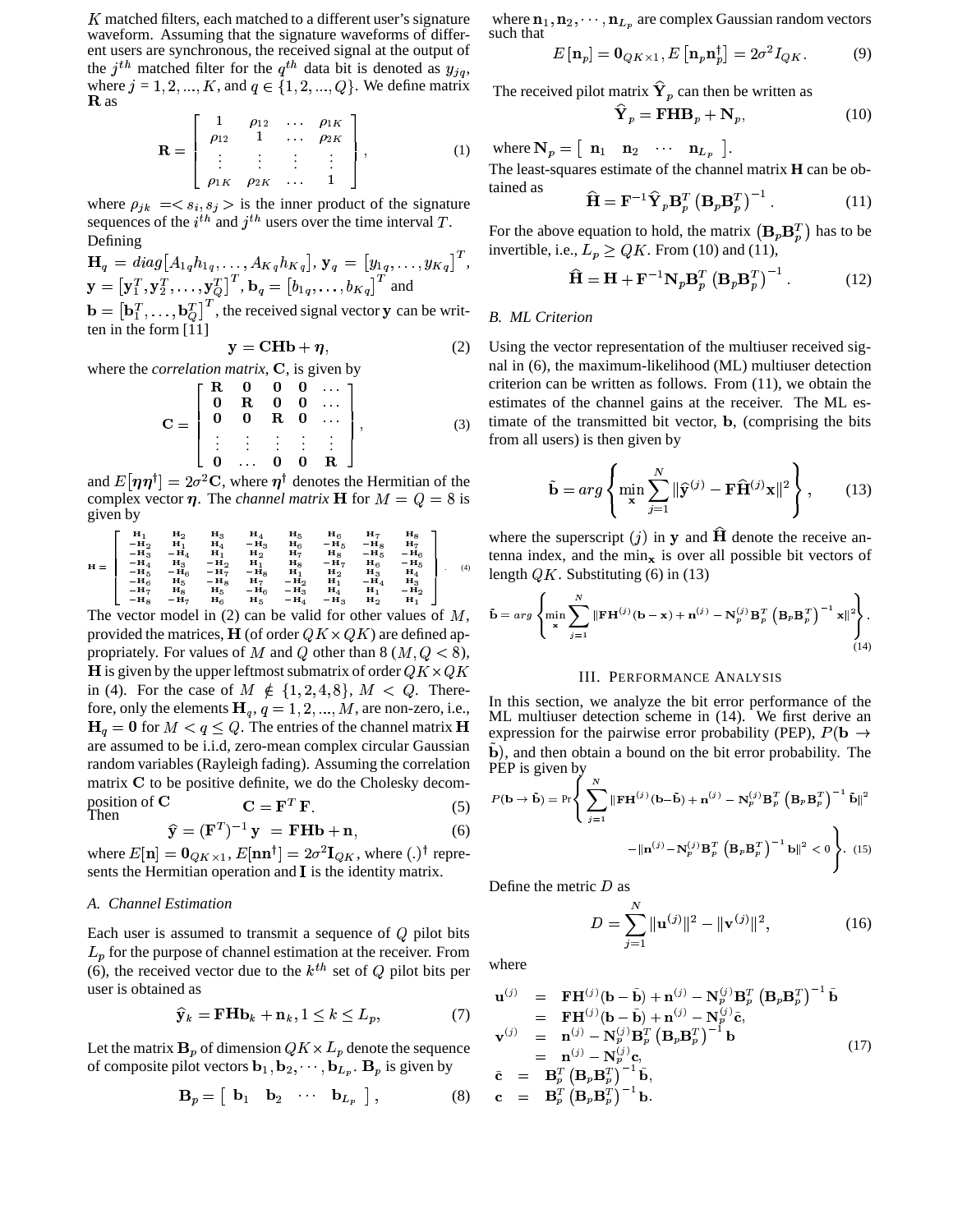Eqn.  $(16)$  can be written in the form

$$
D = {\bf V}^\dagger {\bf S} {\bf V},
$$

$$
\mathbf{V} = \begin{pmatrix} \mathbf{u}^{(1)} \\ \vdots \\ \mathbf{u}^{(N)} \\ \mathbf{v}^{(1)} \\ \vdots \\ \mathbf{v}^{(N)} \end{pmatrix}, \qquad (19)
$$

$$
\mathbf{S} = \begin{bmatrix} \mathbf{I}_{QKN} & \mathbf{0} \\ \mathbf{0} & -\mathbf{I}_{QKN} \end{bmatrix} . \tag{20}
$$

The decision variable  $D$  in (18) is in Hermitian quadratic form in the complex Gaussian random vector V. This form, from a result in [13], allows us to write the characteristic function of  $D, \Phi_D(j\omega)$ , in closed-form. In order to do that, let

$$
\mathbf{T} = E[\mathbf{V}\mathbf{V}^\dagger].\tag{21}
$$

To evaluate T in the above, we write  $H^{(j)}$ b in an alternate form  $[2]$ 

$$
\mathbf{H}^{(j)}\mathbf{b} = \mathbf{B}\mathbf{h}^{(j)},\tag{22}
$$

where **B** is a  $QK \times QK$  matrix, which for  $M = Q = 8$  is defined as

$$
B=\left[\begin{array}{cccccccc} B_1 & B_2 & B_3 & B_4 & B_5 & B_6 & B_7 & B_8\\ B_2 & -B_1 & -B_4 & B_3 & -B_6 & B_5 & B_6 & -B_7\\ B_3 & B_4 & -B_1 & -B_2 & -B_7 & -B_8 & B_5 & B_6\\ B_4 & -B_3 & B_2 & -B_1 & -B_8 & B_7 & -B_6 & B_5\\ B_5 & B_6 & B_7 & B_8 & -B_1 & -B_2 & -B_3 & -B_4\\ B_6 & -B_5 & B_8 & -B_7 & B_2 & -B_1 & B_4 & -B_3 & -B_2\\ B_6 & -B_5 & B_6 & B_3 & -B_4 & -B_1 & B_2 & -B_1 & B_2\\ B_8 & B_7 & -B_6 & -B_5 & B_4 & B_3 & -B_2 & -B_1\end{array}\right] \eqno(23)
$$

where  $\mathbf{B}_q = \mathbf{A}_q diag\{\mathbf{b}_q\}, \mathbf{A}_q = diag\{A_{1q}, A_{2q}, \cdots, A_{Kq}\},\$  $q = 1, 2, \dots, Q$ . For values of M and Q other than 8,  $(M, Q \leq$ 8) **B** is obtained as follows. For  $M = Q \in \{1, 2, 4\}$ , **B** is given by the upper leftmost submatrix of order  $QK \times QK$  in (23). For  $M \notin \{1, 2, 4, 8\}$ ,  $M < Q$ . In this case, **B** is given by the  $QK \times QK$  upper leftmost submatrix in (23) with all the entries in the  $q^{th}$  column  $(M < q \le Q)$  as zeros. Defining  $\mathbf{h}_q = [h_{1q}, h_{2q}, \dots, h_{Kq}]^T$  and  $\mathbf{h} = [\mathbf{h}_1^T, \mathbf{h}_2^T, \dots, \mathbf{h}_Q^T]^T$ ,  $E[\mathbf{h}] =$  $\mathbf{0}_{QK\times 1}$  and  $E[\mathbf{h}\mathbf{h}^{\dagger}]=\Omega\mathbf{I}_{QK}$ . Also, let  $\beta=(1+\tilde{\mathbf{c}}^{T}\tilde{\mathbf{c}})$ ,  $\kappa=$  $(1 + \tilde{c}^T c)$  and  $\epsilon = (1 + c^T c)$ . With the above definitions, we obtain

$$
E\left[\mathbf{u}^{(i)}\mathbf{u}^{(j)\dagger}\right] = \begin{cases} \mathbf{0} & i \neq j \\ \Omega \mathbf{F}(\mathbf{B} - \tilde{\mathbf{B}})(\mathbf{B} - \tilde{\mathbf{B}})^T \mathbf{F}^T & i = j \\ +2\sigma^2 \beta \mathbf{I}_{QK} & i = j \end{cases} \tag{24}
$$

$$
E[\mathbf{u}^{(i)}\mathbf{v}^{(j)\dagger}] = \begin{cases} \mathbf{0} & i \neq j \\ 2\sigma^2 \kappa \mathbf{I}_{QK} & i = j \end{cases} \tag{25}
$$

$$
E[\mathbf{v}^{(i)}\mathbf{u}^{(j)\dagger}] = \begin{cases} \mathbf{0} & i \neq j \\ 2\sigma^2 \kappa \mathbf{I}_{QK} & i = j \end{cases} \tag{26}
$$

$$
E[\mathbf{v}^{(i)}\mathbf{v}^{(j)\dagger}] = \begin{cases} \mathbf{0} & i \neq j \\ 2\sigma^2 \epsilon \mathbf{I}_{QK} & i = j, \end{cases} \tag{27}
$$

from which  $T$  can be evaluated. Now, the the characteristic function of D,  $\Phi_D(j\omega)$  can be written as (Ref. [13], Eqn.  $(4.a)$ 

$$
\Phi_D(j\omega) = \frac{1}{|\mathbf{I}_{2NQK} - 2j\omega\sigma^2\mathbf{G}|},\tag{28}
$$

where  $G = TS$ . From (20), (21), (24), (25), we can write G as

$$
\mathbf{G} = \begin{bmatrix} \mathbf{I}_N \otimes \left( \frac{\Omega}{2\sigma^2} \mathbf{F} (\mathbf{B} - \tilde{\mathbf{B}}) (\mathbf{B} - \tilde{\mathbf{B}})^T \mathbf{F}^T + \beta \mathbf{I}_Q \mathbf{K} \right) & -\mathbf{I}_N \otimes \kappa \mathbf{I}_{QK} \\ \mathbf{I}_N \otimes \kappa \mathbf{I}_{QK} & -\mathbf{I}_N \otimes \epsilon \mathbf{I}_{QK} \end{bmatrix} \quad (29)
$$

Defining  $G$  as

 $(18)$ 

$$
\widehat{\mathbf{G}} = \left[ \begin{array}{cc} (\frac{\Omega}{2\sigma^2} \mathbf{F} (\mathbf{B} - \tilde{\mathbf{B}}) (\mathbf{B} - \tilde{\mathbf{B}})^T \mathbf{F}^T + \beta \mathbf{I}_{QK}) & -\kappa \mathbf{I}_{QK} \\ \kappa \mathbf{I}_{QK} & -\epsilon \mathbf{I}_{QK} \end{array} \right], \qquad (30)
$$

 $(28)$  can be written as

$$
\Phi_D(j\omega) = \frac{1}{|\mathbf{I}_{2QK} - 2j\omega\sigma^2 \widehat{\mathbf{G}}|^N}.
$$

$$
= \prod_{i=1}^{2QK} \frac{1}{|1 - 2j\omega\sigma^2 \widehat{\lambda}_i|^N}.
$$
(31)

where  $\hat{\lambda}_1, \dots, \hat{\lambda}_{2QK}$  are the eigenvalues of  $\hat{G}$ . For the case when the amplitudes of all bits from all the users are the same, i.e.,  $A_{iq} = A_{jq} = A$ ,  $i, j = 1, 2, \dots, K$ ,  $q = 1, 2, \dots, Q$ , and  $M = Q$ , (31) can be written in the form

$$
\Phi_D(j\omega) = \frac{1}{|\mathbf{I}_{2K} - 2j\omega\sigma^2 \tilde{\mathbf{G}}|^{MN}}
$$

$$
= \prod_{i=1}^{2K} \frac{1}{|1 - 2j\omega\sigma^2 \lambda_i|^{MN}},
$$
(32)

where  $\tilde{G}$  is given by

$$
\tilde{G} = \begin{bmatrix} \frac{\Omega A^2}{2\sigma^2} \mathbf{P} \mathbf{\Lambda} \mathbf{P}^T + \beta \mathbf{I}_K & -\kappa \mathbf{I}_K \\ \kappa \mathbf{I}_K & -\epsilon \mathbf{I}_K \end{bmatrix},\tag{33}
$$

where  $P$  is the Cholesky decomposition of the  $R$  matrix (i.e.,  $\mathbf{R} = \mathbf{P}^T \mathbf{P}$ ),  $\mathbf{\Lambda}$  is given by

$$
\mathbf{\Lambda} = \frac{1}{A^2} \sum_{i=1}^{Q} (\mathbf{B}_i - \tilde{\mathbf{B}}_i)^2, \tag{34}
$$

and  $\lambda_1, \dots, \lambda_{2K}$  are the eigenvalues  $\tilde{G}$ . Substituting  $z =$  $2j\omega\sigma^2$ , we have

$$
\Phi_D(z) = \prod_{i=1}^{2K} \frac{1}{(1 - z\lambda_i)^{MN}}.
$$
\n(35)

From the above characteristic function of  $D$ , the PEP in  $(?)$ can be obtained as  $[16]$ ,  $[9]$ 

$$
P(\mathbf{b} \to \tilde{\mathbf{b}}) = -\sum_{k} \frac{1}{(p_k - 1)!} \frac{d^{p_k - 1}}{dz^{p_k - 1}} \left\{ (z - \lambda_k)^{p_k} \frac{\Phi_D(z)}{z} \right\}, \tag{36}
$$

where  $\lambda_k$  are the negative eigenvalues of G,  $Re(\lambda_k)$  < 0, and  $p_k$  is the multiplicity of  $\lambda_k$ . We obtain (36) in closed-form as follows. The characteristic equation of  $G$  is given by

$$
det|\lambda \mathbf{I}_{2K} - \tilde{\mathbf{G}}| = det \begin{vmatrix} (\lambda - \beta)\mathbf{I}_K - \gamma \mathbf{J} & \kappa \mathbf{I}_K \\ -\kappa \mathbf{I}_K & (\lambda + \epsilon)\mathbf{I}_K \end{vmatrix} = 0, \qquad (37)
$$

where  $\gamma = \frac{\Omega A^2}{2\sigma^2}$  is the average SNR, and  $\mathbf{J} = \mathbf{P}\mathbf{\Lambda}\mathbf{P}^T$ . Eqn. (37) can be shown to reduce to the form [14]

$$
det|(\lambda - \beta)(\lambda + \epsilon)\mathbf{I}_K - \gamma(\lambda + \epsilon)\mathbf{J} + \kappa^2 \mathbf{I}_K| = 0.
$$
 (38)

If  $\mu_1, \dots, \mu_L$  are the L distinct eigenvalues of **J**, each with multiplicity  $v_i$ , i.e.  $\sum_{i=1}^{L} v_i = 2K$ , then (38) reduces to

$$
\prod_{i=1}^{L} \left\{ \lambda^2 - (\beta - \epsilon + \gamma \mu_i) \lambda - (\beta \epsilon - \kappa^2 + \gamma \mu_i \epsilon) \right\}^{v_i} = 0. \tag{39}
$$

From Sylvester's Law of Inertia [15], the eigenvalues of J are non-negative (i.e.,  $\mu_i \geq 0$ ). Hence, the roots of (39) are all real. Denote the negative roots as  $\lambda_j$ , with multiplicities  $g_j$ ,  $j = 1, 2, \dots, L_N$  and the non-negative roots as  $\rho_i$ , with

where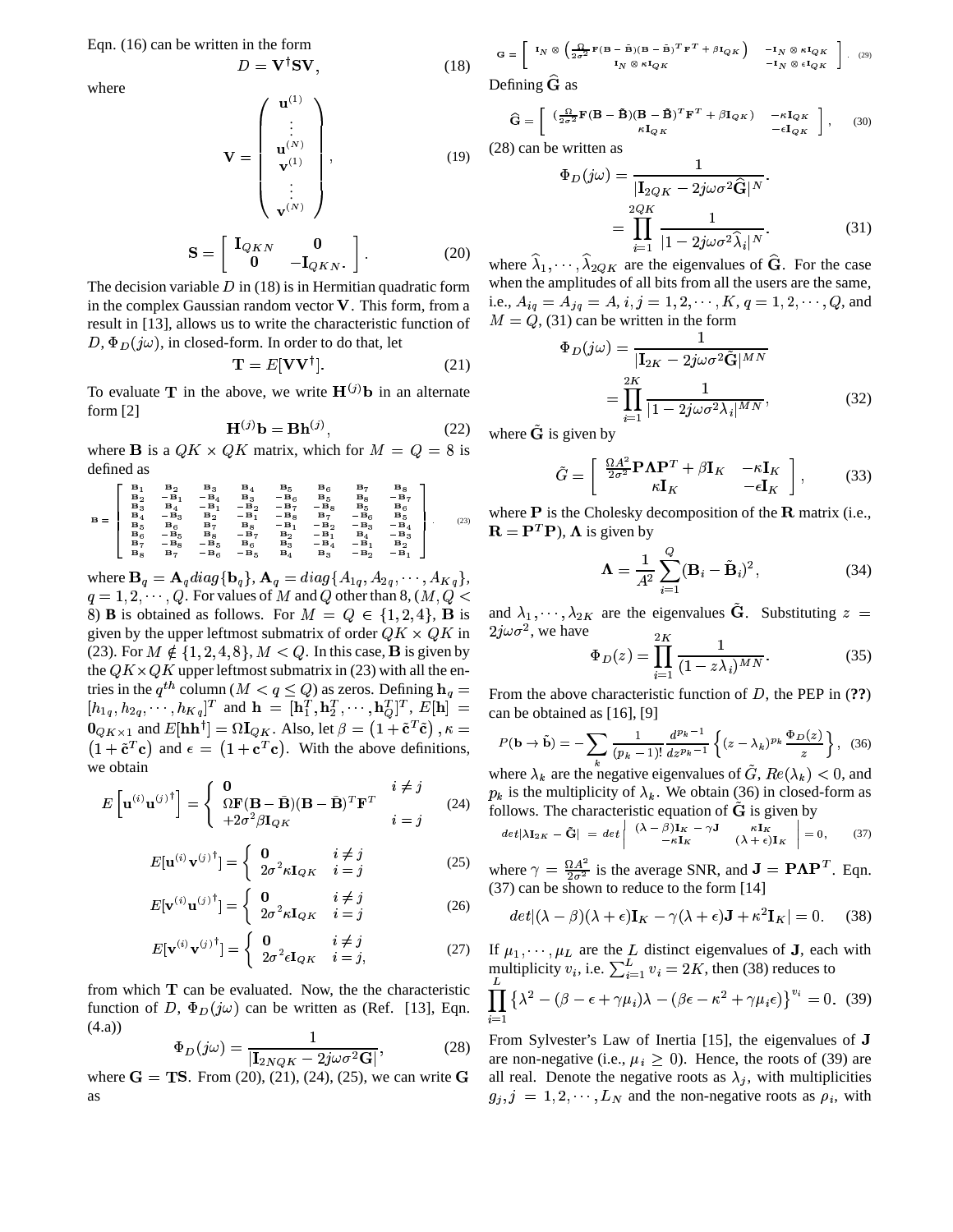multiplicities  $r_i$ ,  $i = 1, 2, \dots, L_P$ , so that  $\sum_j g_j + \sum_i r_i =$  $2K$ . With this, we can now follow the steps similar to the ones in [9], and obtain the closed-form expression for the PEP as

$$
P(\mathbf{b} \to \mathbf{\tilde{b}}) = \sum_{j} \frac{(-\lambda_{j})^{MN} (2K - g_{j})}{\prod_{i} (\rho_{i} - \lambda_{j})^{MNr_{i}} \prod_{k \neq j} (\lambda_{k} - \lambda_{j})^{MNg_{k}}}
$$
\n
$$
\sum_{\substack{(l_{1}, \dots, l_{MN}g_{j}-1) \\ 0 \le l_{1}, \dots, l_{MN}g_{j}-1}} \prod_{m=1}^{MNg_{j}-1} \frac{1}{l_{m}!}
$$
\n
$$
l_{1} + 2l_{2} + \dots + (MNg_{j} - 1)l_{MN}g_{j} - 1 = MNg_{j} - 1
$$
\n
$$
\left[ \frac{1}{m} + \frac{MN}{m} \left( \sum_{i} \frac{r_{i} \rho_{i}^{m}}{(\rho_{i} - \lambda_{j})^{m}} + \sum_{k \neq j} \frac{g_{k} \lambda_{k}^{m}}{(\lambda_{k} - \lambda_{j})^{m}} \right) \right]^{l_{m}} \tag{40}
$$

where  $K$  is the number of users,  $M$  is the number of transmit antennas per user, and  $N$  is the number of antennas at the receiver.

## Bound on the Probability of Bit Error

Using the expression for PEP in the above, we obtain an upper bound on the bit error probability as follows. Let  $\mathbf{b}^{(j)}$ ,  $1 \leq$  $j \leq 2^{QK}$  be the set of  $QK$ -bit vectors comprising of Q bits from each of the K users. Suppose  $\mathbf{b}^{(k)}$  was the transmitted vector. Define

$$
D_m = \sum_{j=1}^{N} \|\widehat{\mathbf{y}}^{(j)} - \mathbf{FH}^{(j)}\mathbf{b}^{(m)}\|^2, \quad m = 1, 2, \cdots, 2^{QK},
$$
\n(41)

where  $\hat{y}$ , **F** and **H** are as defined in (13). If  $b^{(l)}$  is the received vector, define

$$
P_{exact}\left(\mathbf{b}^{(k)} \to \mathbf{b}^{(l)}\right) = \Pr\left(\bigcap_{\substack{m=1 \ m \neq l}}^{2^{QK}} (D_l < D_m)\right). \tag{42}
$$

It is noted that the PEP in  $(40)$  is nothing but

$$
P\left(\mathbf{b}^{(k)} \to \mathbf{b}^{(l)}\right) = \Pr\left(D_l < D_k\right). \tag{43}
$$

It is clear that

$$
P_{exact}\left(\mathbf{b}^{(k)} \to \mathbf{b}^{(l)}\right) \le P\left(\mathbf{b}^{(k)} \to \mathbf{b}^{(l)}\right). \tag{44}
$$

Let  $P(e_{iq})$  denote the probability of error for the  $q^{th}$  bit of the  $i^{th}$  user,  $q = 1, 2, \dots, Q$  and  $i = 1, 2, \dots, K$ .  $P(e_{ia})$  is then given by

$$
P(e_{iq}) = \sum_{j=1}^{2^{QK}-1} P(e_{iq}|\mathbf{b}^{(j)}, b_{iq}^{(j)} = 1)P(\mathbf{b}^{(j)}, b_{iq}^{(j)} = 1)
$$
  
+ 
$$
\sum_{k=1}^{2^{QK}-1} P(e_{iq}|\mathbf{b}^{(k)}, b_{iq}^{(k)} = -1)P(\mathbf{b}^{(k)}, b_{iq}^{(k)} = -1).
$$
 (45)

 $P(e_{iq} | \mathbf{b}^{(j)}, b_{iq}^{(j)} = \pm 1)$  and  $P(\mathbf{b}^{(j)}, b_{iq}^{(j)} = \pm 1)$  are then given

$$
P\left(e_{iq}| \mathbf{b}^{(j)}, b_{iq}^{(j)} = 1\right) = \sum_{k=1}^{2^k} P_{exact}\left(\mathbf{b}^{(j)} \to \mathbf{b}^{(k)} | b_{iq}^{(j)} = 1, b_{iq}^{(k)} = -1\right), \quad (46)
$$

$$
P\left(e_{iq}|\mathbf{b}^{(k)}, b_{iq}^{(k)} = -1\right) = \sum_{j=1}^{2QK-1} P_{\epsilon x \, act} \left(\mathbf{b}^{(k)} \to \mathbf{b}^{(j)} | b_{iq}^{(j)} = 1, b_{iq}^{(k)} = -1\right), \tag{47}
$$
\n
$$
P(\mathbf{b}^{(j)}, b_{iq}^{(j)} = 1) = P(\mathbf{b}^{(k)}, b_{iq}^{(k)} = -1) = \frac{1}{2QK}.
$$
\n(48)

From  $(44)$   $(45)$ , $(46)$ , $(47)$  and $(48)$ , an upper bound on the bit error probability  $P(e_{ia})$  is obtained as

$$
P(e_{iq}) \leq \frac{1}{2QK} \left[ \sum_{j=1}^{2QK-1} \sum_{k=1}^{2QK-1} P(\mathbf{b}^{(j)} \to \mathbf{b}^{(k)} | b_{iq}^{(j)} = 1, b_{iq}^{(k)} = -1) + \sum_{k=1}^{2QK-1} \sum_{j=1}^{2QK-1} P(\mathbf{b}^{(k)} \to \mathbf{b}^{(j)} | b_{iq}^{(k)} = 1, b_{iq}^{(j)} = -1) \right]
$$
(49)

#### IV. RESULTS AND DISCUSSION

In this section, we present the numerical results of the error performance of the ML multiuser detection scheme. Fig. 1 shows the PEP plots for the cases of both perfect channel estimation as well as imperfect channel estimation, for a two user system  $(K = 2)$ , with two transmit antennas  $(M = 2)$ at each user, and one antenna at the receiver  $(N = 1)$ . The correlation coefficient between the two users' signature waveforms,  $\rho = 0.2$ . The power imbalance between the two users is characterized by the near-far ratio  $(NFR)^{1}$ . In Fig. 1, the NFR is taken to be 0 dB (i.e., equal power users). It can be seen that, as expected, the PEP degrades with imperfect channel estimation compared to the perfect channel estimates case. These plots are from the PEP exact expressions given in (40). We also verified the correctness of these plots through simulation results, which were found to match with the analytical results. Fig. 2 presents the bit error rate performance obtained through the analytical bound as well as simulations for  $K = 2$ ,  $M = 2$ ,  $N = 1$  and NFR = 0 dB. Plots for both perfect as well as imperfect channel estimates are shown. It can be observed that the analytical bounds become increasingly tight for large SNR values. Also, imperfect channel estimates are seen to degrade the BER performance. For example, at a BER of  $10^{-2}$ , the performance loss is about 4 dB in the case of imperfect channel estimation, compared to the perfect channel estimation case. Figs. 3 and 4 shows the bound on the BER as a function of average SNR for  $M = 2$ ,  $N = 1, 2$ , and  $N = 2$ ,  $M = 1, 2$ , respectively, both for the cases of perfect as well as imperfect channel estimates. From Figs. 3 and 4, it is seen that the degradation in BER performance due to imperfect channel estimates can be compensated by using more number of receive/transmit antennas.

#### V. CONCLUSION

We analyzed the bit error performance of maximum-likelihood (ML) multiuser detection in space-time coded CDMA systems. We considered a  $K$ -user synchronous CDMA system which employs orthogonal space-time block coding with  $M$ transmit antennas and  $N$  receive antennas. We derived a closedform exact expression for the pairwise error probability, using

<sup>1</sup>We defi ne NFR as 10
$$
\log \frac{\sum_{p=1}^{M} A_{2p}^2}{\sum_{p=1}^{M} A_{1p}^2}
$$
 assuming  $\Omega = E |h_{iq}|^2 = 1$ .